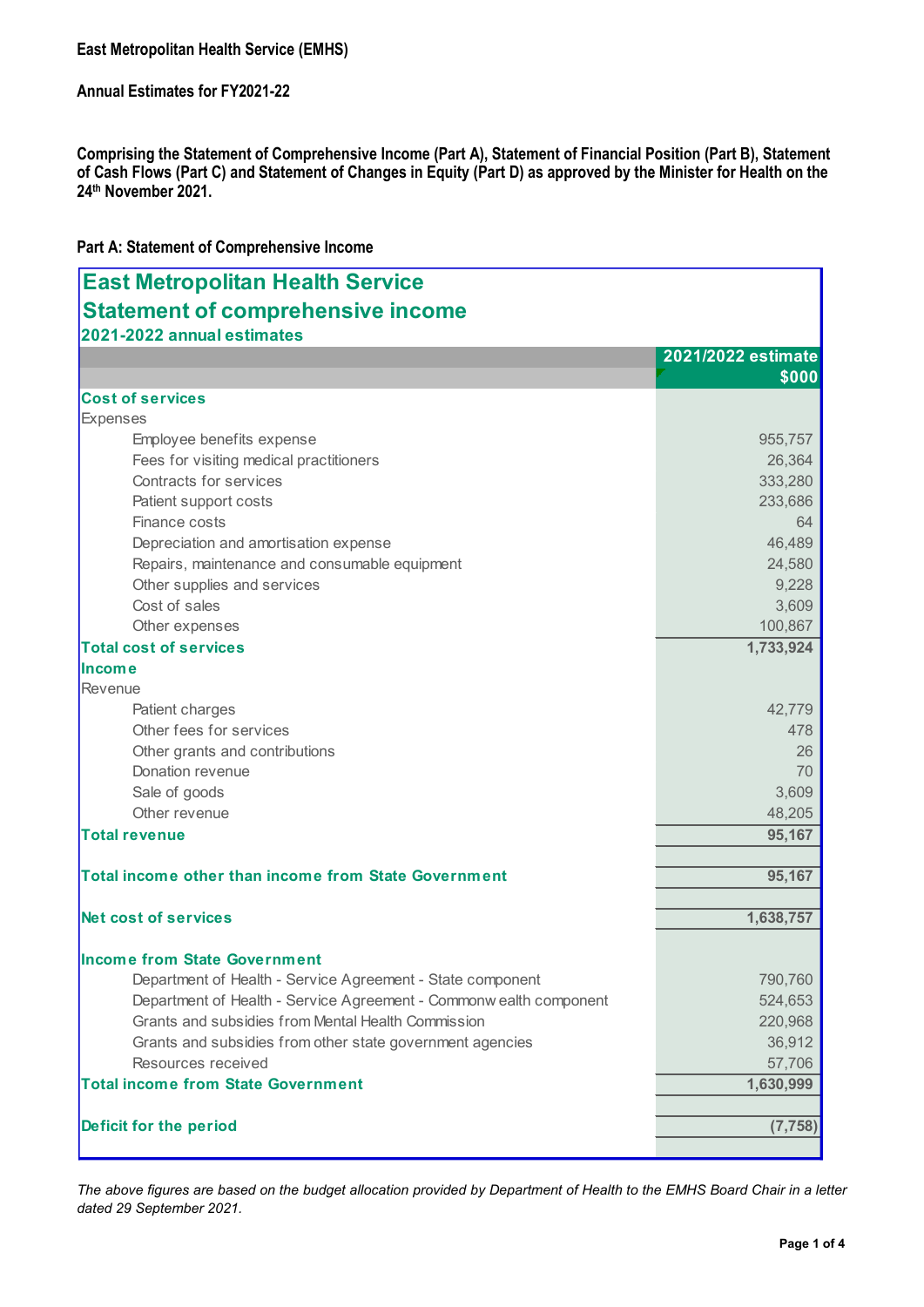| <b>East Metropolitan Health Service (EMHS)</b>                                          |                             |  |  |
|-----------------------------------------------------------------------------------------|-----------------------------|--|--|
| <b>Annual Estimates for FY2021-22</b><br><b>Part B: Statement of Financial Position</b> |                             |  |  |
|                                                                                         |                             |  |  |
| <b>Statement of financial position</b><br>2021-2022 annual estimates                    |                             |  |  |
|                                                                                         | 2021/2022 estimate<br>\$000 |  |  |
| <b>Assets</b>                                                                           |                             |  |  |
| Current assets                                                                          |                             |  |  |
| Cash and cash equivalents                                                               | 156,051                     |  |  |
| Restricted cash and cash equivalents                                                    | 37,057                      |  |  |
| Receivables<br>Inventories                                                              | 28,207<br>4,672             |  |  |
| Other current assets                                                                    | 1,403                       |  |  |
| Total current assets                                                                    | 227,390                     |  |  |
|                                                                                         |                             |  |  |
| Non-current assets<br>Restricted cash and cash equivalents                              | 20,888                      |  |  |
| Amounts receivable for services                                                         | 616,535                     |  |  |
| Property, plant and equipment                                                           | 613,534                     |  |  |
| Intangible assets                                                                       | 35                          |  |  |
| Right-of-Use Assets                                                                     | 9,130                       |  |  |
| <b>Service Concession Assets</b>                                                        | 285,538                     |  |  |
| Total non-current assets                                                                | 1,545,660                   |  |  |
| Total assets                                                                            | 1,773,050                   |  |  |
| Liabilities                                                                             |                             |  |  |
| Current liabilities                                                                     |                             |  |  |
| Payables                                                                                | 109,507                     |  |  |
| Lease liabilities                                                                       | 3,230                       |  |  |
| Employee benefits provisions                                                            | 203,662                     |  |  |
| Other current liabilities<br>Total current liabilities                                  | 744<br>317,143              |  |  |
|                                                                                         |                             |  |  |
| Non-current liabilities                                                                 |                             |  |  |
| Employee benefits provisions                                                            | 47,813                      |  |  |
| Lease liabilities<br>Total non-current liabilities                                      | 6,549<br>54,362             |  |  |
|                                                                                         |                             |  |  |
| <b>Total liabilities</b>                                                                | 371,505                     |  |  |
| Net assets                                                                              | 1,401,545                   |  |  |
| Equity                                                                                  |                             |  |  |
| Contributed equity                                                                      | 1,253,516                   |  |  |
| Reserves                                                                                | 94,163                      |  |  |
| Accumulated surplus                                                                     | 53,866                      |  |  |
| <b>Total equity</b>                                                                     | 1,401,545                   |  |  |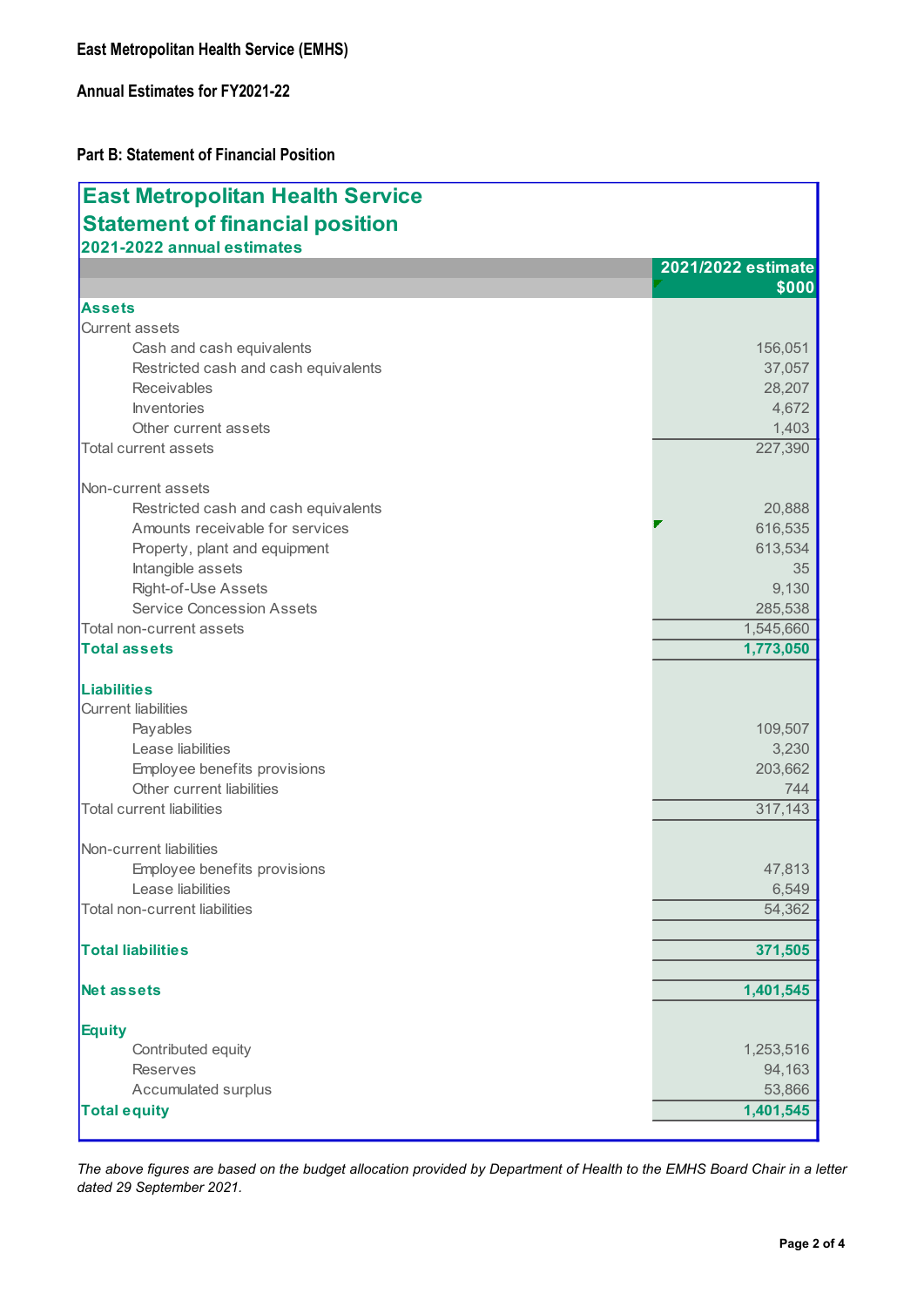## Part C: Statement of Cash Flows

| <b>Annual Estimates for FY2021-22</b><br><b>Part C: Statement of Cash Flows</b><br><b>East Metropolitan Health Service</b><br><b>Statement of cash flows</b> |                             |
|--------------------------------------------------------------------------------------------------------------------------------------------------------------|-----------------------------|
|                                                                                                                                                              |                             |
|                                                                                                                                                              |                             |
|                                                                                                                                                              |                             |
| 2021-2022 annual estimates                                                                                                                                   |                             |
|                                                                                                                                                              | 2021/2022 estimate          |
|                                                                                                                                                              | \$000<br>Inflows/(Outflows) |
| <b>Cash flows from State Government</b>                                                                                                                      |                             |
| Contribution by Owners - Capital Appropriations administered<br>by Department of Health                                                                      | 72,169                      |
| Service agreement - Department of Health                                                                                                                     | 1,268,924                   |
| Service agreement - Mental Health Commission                                                                                                                 | 220,968                     |
| Funds received from other state government agencies                                                                                                          | 36,912                      |
| Net cash provided by State Government                                                                                                                        | 1,598,973                   |
| Utilised as follows:                                                                                                                                         |                             |
| <b>Cash flows from operating activities</b>                                                                                                                  |                             |
| <b>Payments</b>                                                                                                                                              |                             |
| Employee benefits                                                                                                                                            | (947, 282)                  |
| Supplies and services                                                                                                                                        | (638, 609)                  |
| Finance costs                                                                                                                                                | (64)                        |
| <b>Receipts</b>                                                                                                                                              |                             |
| Receipts from customers                                                                                                                                      | 39,025                      |
| Other grants and contributions<br>Donations received                                                                                                         | 26<br>70                    |
| Other receipts                                                                                                                                               | 52,292                      |
| Net cash used in operating activities                                                                                                                        | (1,494,542)                 |
| Cash flows from investing activities                                                                                                                         |                             |
| <b>Payments</b>                                                                                                                                              |                             |
| Purchase of non-current assets                                                                                                                               | (70, 318)                   |
| Receipts                                                                                                                                                     |                             |
| Proceeds from sale of non-current assets                                                                                                                     |                             |
| Net cash used in investing activities                                                                                                                        | (70, 318)                   |
| <b>Cash flows from financing activities</b>                                                                                                                  |                             |
| <b>Payments</b><br>Principal elements of lease                                                                                                               | (1,983)                     |
| Receipts                                                                                                                                                     |                             |
| Net cash used in financing activities                                                                                                                        | (1,983)                     |
|                                                                                                                                                              |                             |
| Net increase/(decrease) in cash and cash equivalents                                                                                                         | 32,130                      |
| Cash and cash equivalents at the beginning of the period<br>Restricted cash at the beginning of the period                                                   | 128,130<br>53,736           |
| CASH AND CASH EQUIVALENTS AT THE END OF PERIOD                                                                                                               | 213,996                     |